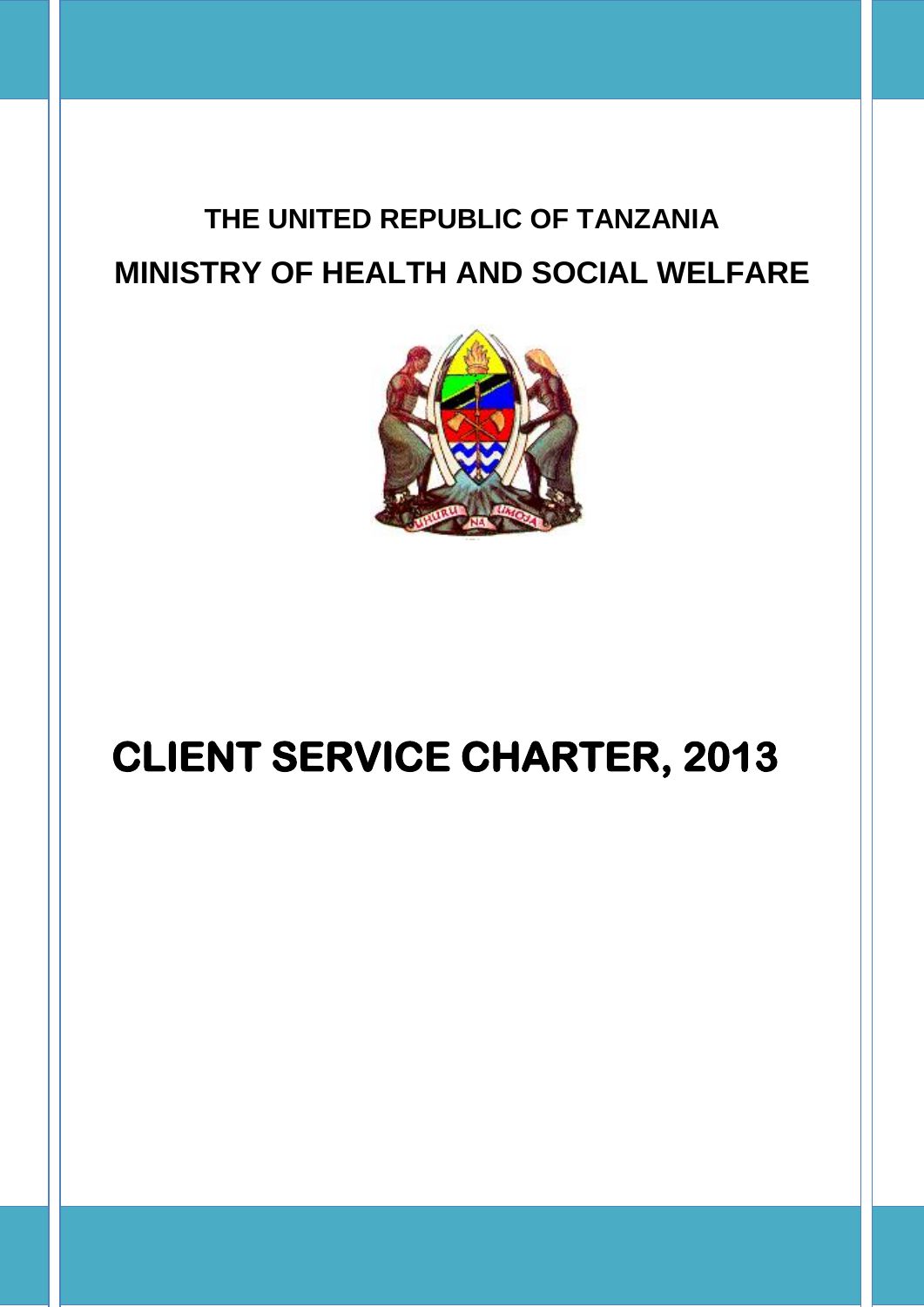## **TABLE OF CONTENT**

|      |                                                     | iii            |  |
|------|-----------------------------------------------------|----------------|--|
| 1.0  |                                                     |                |  |
|      | 1.1                                                 | 1              |  |
|      | 1.2                                                 | 1              |  |
| 2.0  | OUR CORE PRINCIPLES OF PUBLIC SERVICE DELIVERY<br>1 |                |  |
| 3.0  | 3                                                   |                |  |
| 4.0  | 5                                                   |                |  |
| 5.0  | 5                                                   |                |  |
| 6.0  | 6                                                   |                |  |
| 7.0  |                                                     | 6              |  |
|      |                                                     | 6              |  |
|      |                                                     | 6              |  |
|      |                                                     | 6              |  |
|      |                                                     | 6              |  |
|      |                                                     | 6              |  |
| 8.0  |                                                     |                |  |
|      | 8.1                                                 | $\overline{7}$ |  |
|      | 8.2                                                 | $\overline{7}$ |  |
|      |                                                     | 8              |  |
| 9.0  |                                                     | 11             |  |
| 10.0 | 12                                                  |                |  |
| 11.0 | HOW TO GIVE FEEDBACK ABOUT THIS CHARTER<br>12       |                |  |
| 12.0 | <b>MAINTANING AND REVIEWING OUR CHARTER</b><br>13   |                |  |
| 13.0 | REPORTING PERFORMANCE AGAINST STANDARDS<br>13       |                |  |

i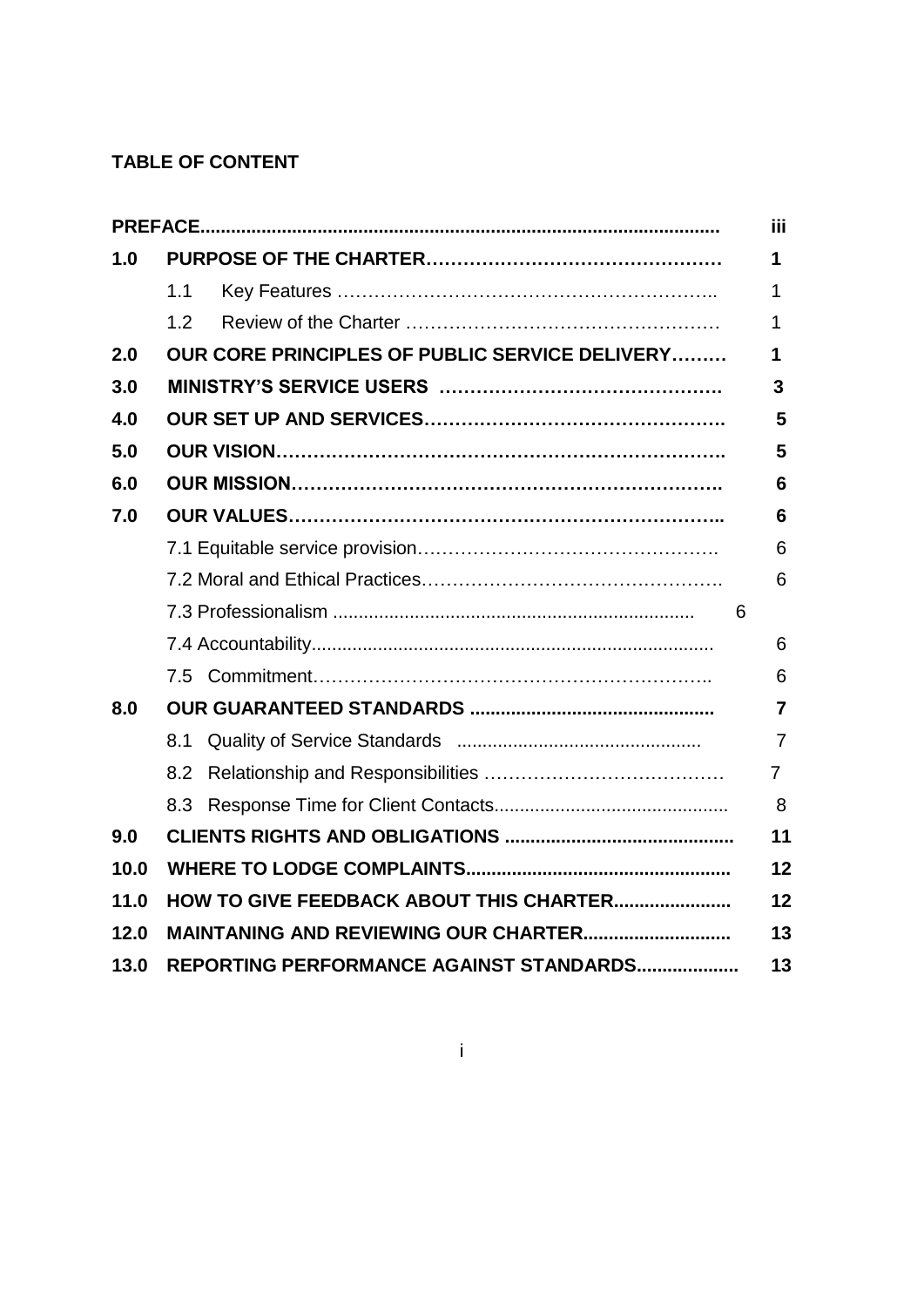## **LIST OF ABBREVIATIONS**

| <b>IMWG</b>  | <b>Inter Ministerial Working Group</b> |
|--------------|----------------------------------------|
| IT           | <b>Information Technology</b>          |
| <b>MOHSW</b> | Ministry of Health and Social Welfare  |
| MP           | Member of Parliament                   |
| <b>NGOS</b>  | Non-Governmental Organizations         |
| <b>VAT</b>   | Value Added Tax                        |
| <b>IMWG</b>  | <b>Inter-Ministerial Working Group</b> |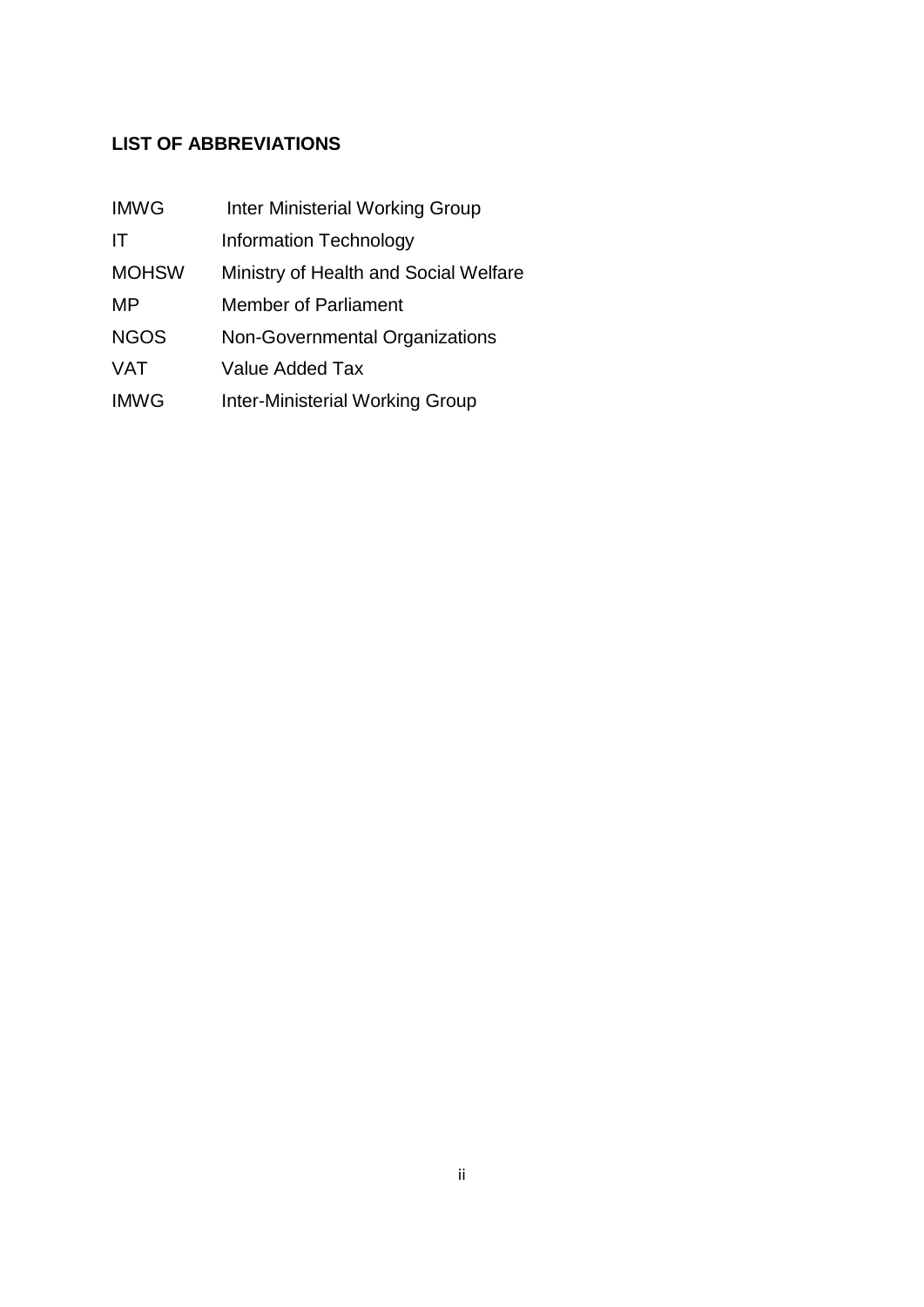#### **PREFACE**

The Tanzania Government has recognized the potential benefits of using Client Service Charter as a tool to achieve sustainable changes towards a more customers-focused approach in the provision of health services. This Charter is a 'social pact' between the Ministry of Health and Social Welfare as a service provider on one hand, and the general public as clients, on the other. It specifies standards for service delivery, which we believe service users have a right to expect, and set out feedback and complaint handling mechanisms. This Charter has been developed through consultation with a cross section of clients and staff.

The Charter is intended to be a living document, for enhancing good working relationship with all of our clients, partners and staff. This will help us to achieve our aim of continuous improvement of the quality of the services we provide to the Tanzanian public, who are our principal customer. To support this process, there will be a dynamic monitoring and evaluation mechanism, and we urge all our users to utilize the mechanisms suggested so as to facilitate the evolution of a constructive dialogue with us.

Hon. Dr. Hussein Ali Mwinyi (MP) **Date:.......................... 2013 Minister for Health and Social Welfare**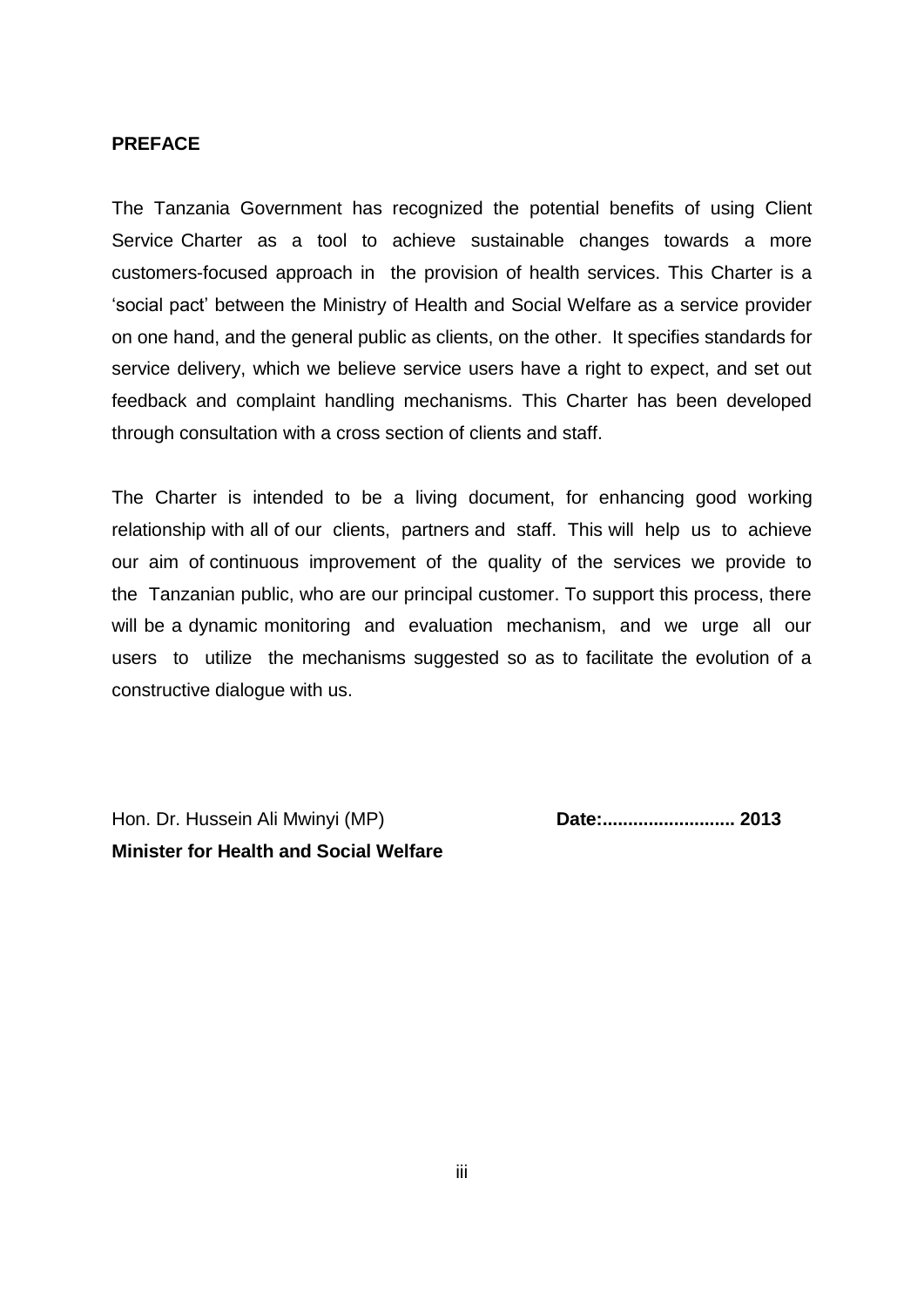## **1.0 PURPOSE OF THE CHARTER**

The main purpose of this Charter is to improve public awareness on the availability of quality services offered by the Ministry. Increased awareness will be enhanced through improving understanding of what we commit ourselves to do and how we can be contacted. We will further state clearly what clients should expect from us, while also indicating the machinery for finding solutions in the event of not being satisfied with our services.

We believe the Charter will help our clients to claim existing rights while providing transparent mechanisms for contact, complaint and accessibility.

## **1.1 Key Features**

Details about our main clients and user groups and the services they should expect are summarized as follows:

- i) The standard of our services that users can expect to receive in the context of the key Result Areas that we have agreed upon and
- ii) The arrangements for sending complaints, brief information about how to contact us and get further information.

#### **1.2 Review of the Charter**

The review of this Charter will be conducted through independent surveys coupled with consultations and inputs from cross-section users.

This Charter will help the Ministry to set out services and standards that we commit to provide to our customers. It is our intention to ensure that, it remains current and all times, it meets clients' needs.

## **2.0 OUR CORE PRINCIPLES OF PUBLIC SERVICE DELIVERY**

We commit ourselves through this charter to eight Core Principles of Public Services Delivery:-

1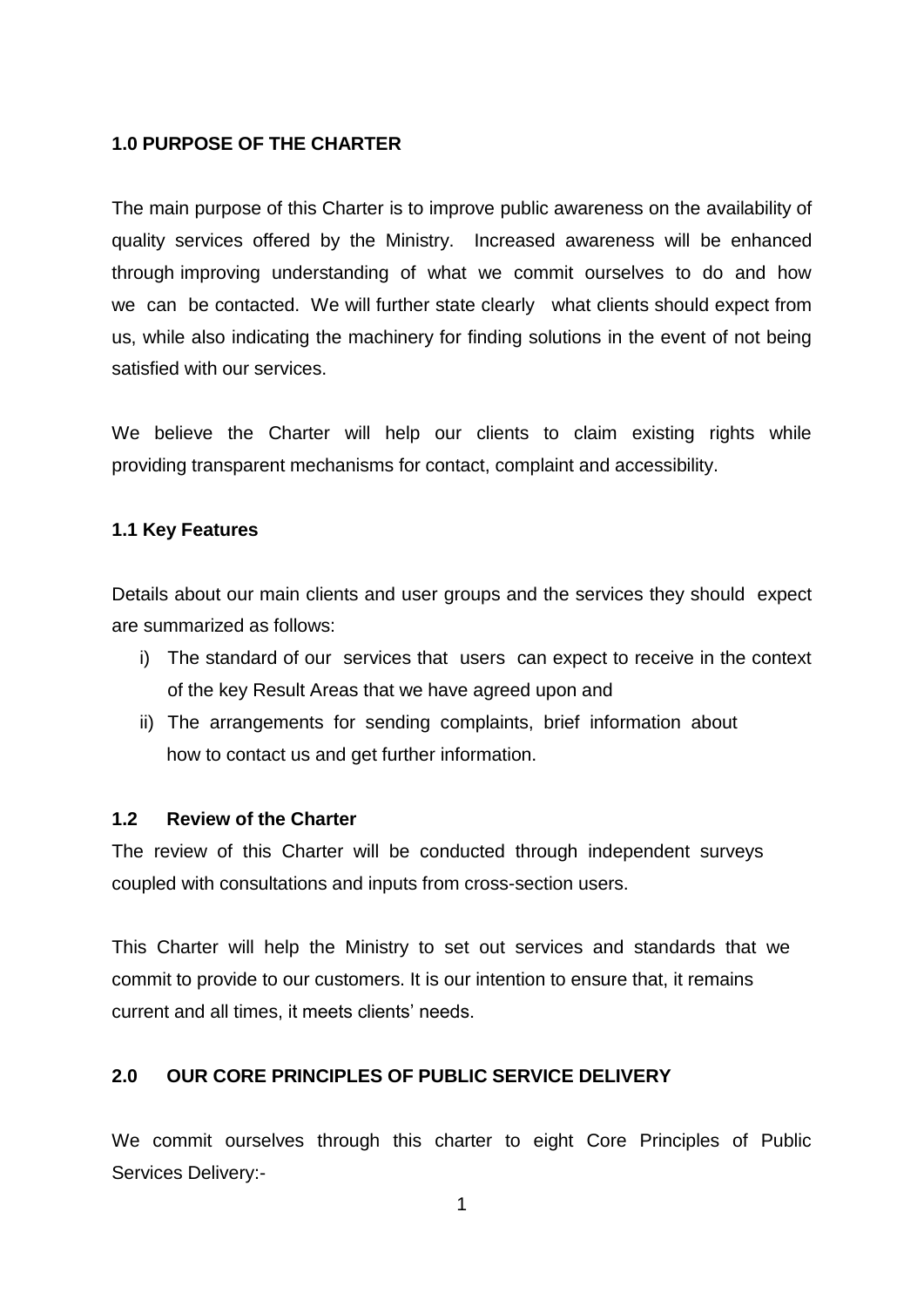#### i) **Standard of Service**

We will set clear standards of services that users can expect; we shall monitor and review our performance continuously, and we shall publish the results.

#### ii) **Provision of Information**

We will communicate clearly and effectively in simple language in order to be understood by people using our services; and we will provide our customers with information about our services, while annually giving an account of how we shall be performing.

#### iii) **Consult and Involve**

We will consult and involve present and potential users of our services as well as employees to solicit their views to improve the services provided.

#### **iv) Treat all Fairly**

We will treat all people fairly, and pay particular attention to special groups.

#### **v) Put things Right Responsiveness**

We will always respond timely; work on complaints and have clear, well publicized and easy to use complaints management procedure.

#### **vi) Effective use of resources**

We will use resources effectively and efficiently in order to provide quality services

#### **vii)Innovate , Improve**

We will continually look for ways to improve quality services we offer.

#### **viii) Work with Other Service Provider**

We will work with other Ministries, Department, NGO's and other service providers to facilitate them deliver better services to their end users where we have responsibility for cross cutting issues. We will provide policy guidelines and standards of MOHSW's services to ensure quality services.

## ix) **Information Technology**

We will maintain IT standards in line with national and international best practice.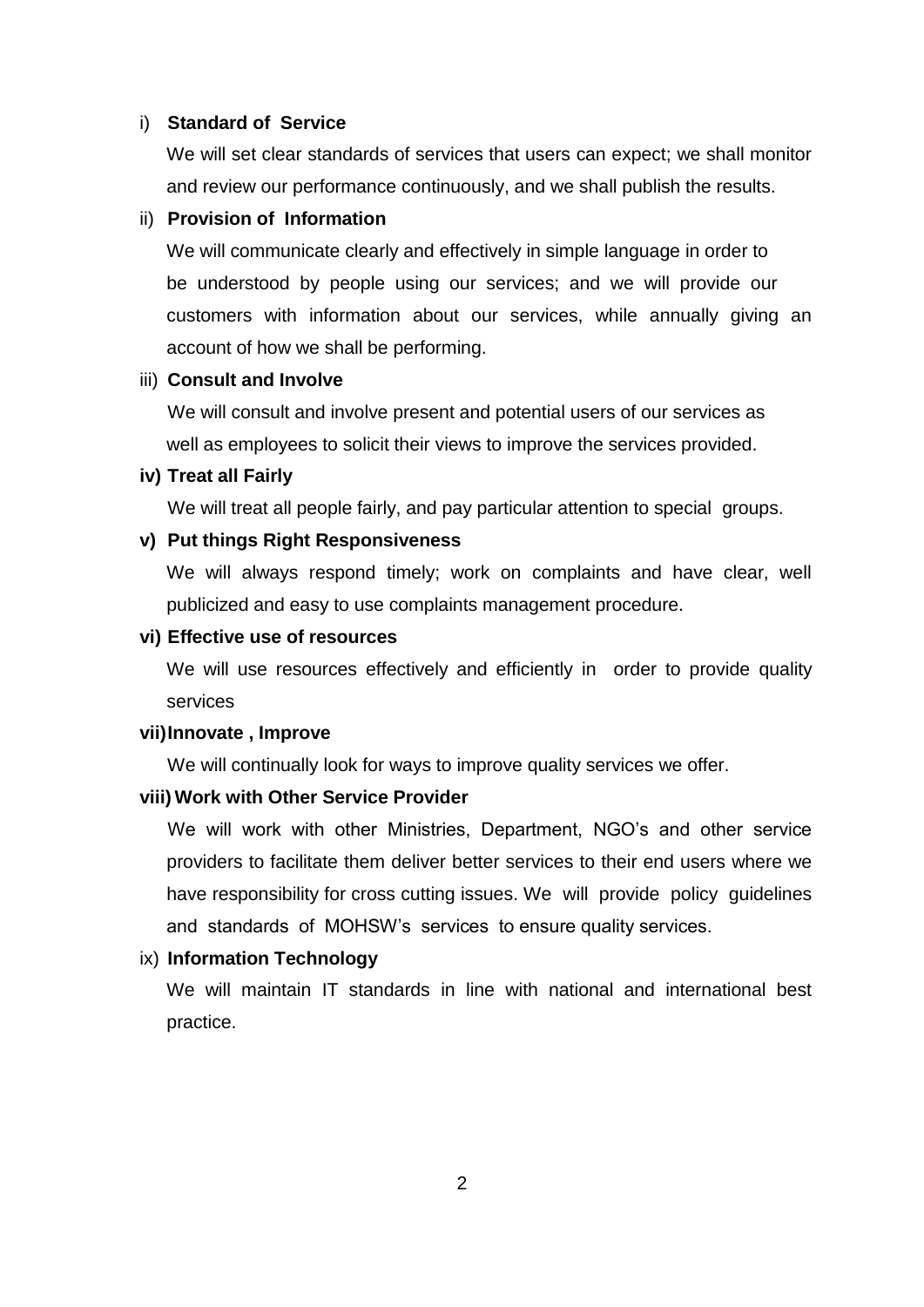## **3.0 MINISTRY'S SERVICE USERS**

MOHSW's Medium Term Strategic Plan (2009-2013) identifies the following main user groups and their expectations:-

## **1.1 The General Public including Patients**

- i) Equitable access to health and social welfare facilities.
- ii) Effective mechanisms for quality control and assurance of health and social welfare services.
- iii) Adequate and well qualified\allied health personnel.
- iv) Viable public health related interventions, including hygienic and sanitation programs.
- v) Effective programs on Immunization of under five children and women of childbearing age.
- vi) Good health education programs to ensure healthy life styles and practices.
- vii) Improve maternal and child health services.
- viii) Appropriate disease control programs.
- ix) A good health referral system.
- x) Provision of health and social welfare services to the vulnerable and the poor.
- xi) Programs to prevent and control epidemics.
- xii) Provision of affordable essential drugs equipment and supplies.

# **1.2 Ministries, Independent Departments, Agencies (MDAs) and Local Government Authorities**

- i) Clear Policy guidelines and standards including performance indicators
- ii) Information on Policy, Laws, regulations, e.t.c
- iii) Timely supply of essential drugs, equipment and supplies.

## **1.3 Politicians**

- i) Clearly drafted and presented policy.
- ii) Effective implementation and coordination of policy.
- iii) Equitable access to health facilities.
- iv) Efficient and quality service delivery.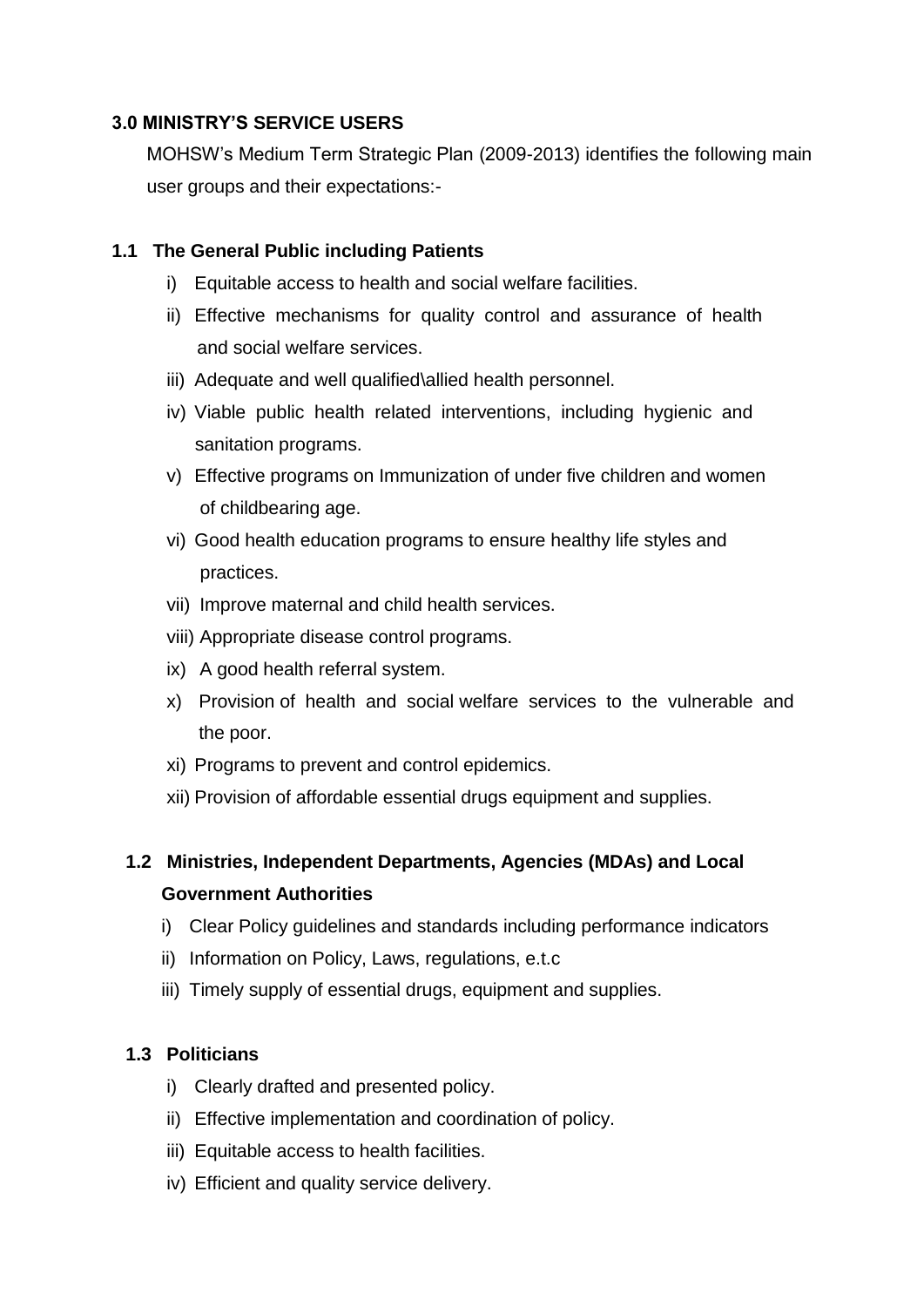## **1.4 The Business Community**

- i) Clear policy guidelines and standards.
- ii) Transparency.
- iii) Prompt payment for services rendered.

## **1.5 Development Partners and NGOs**

- i) Clear policy guidelines and standards.
- ii) Transparency and efficiency.
- iii) Sustainable development programs.
- iv) Participation in sector programs design, delivery and evaluation.
- v) Proper resources Management and accountability.

## **1.6 Training Institutions including Students and Researchers**

- i) Clear policies, guidelines and standards.
- ii) Good incentives and working environment.
- iii) Regular review of curricula.
- iv) Regular feedback on matters that need intervention and follow up.

#### **1.7 Professional Associations, Boards, Councils and Commissions**

- i) Clear policies, legislation, regulations, guidelines and standards.
- ii) Information on various Health sector issues.
- iii) Transparency and efficiency.
- iv) Updated legal framework for all health cadres.
- v) Efficient mechanisms for enforcing professionalism in the health care.
- vi) Efficient mechanisms for accessing public resources.

#### **1.8 MOHSW Employees**

i) Clear system of management of employees (Recruitment, promotion, Disciplinary procedures, retirement benefits, line of management and accountability). Clear career development programs including continuing education. Adequate mechanisms for ensuring safety in the process of dispensing of their duties.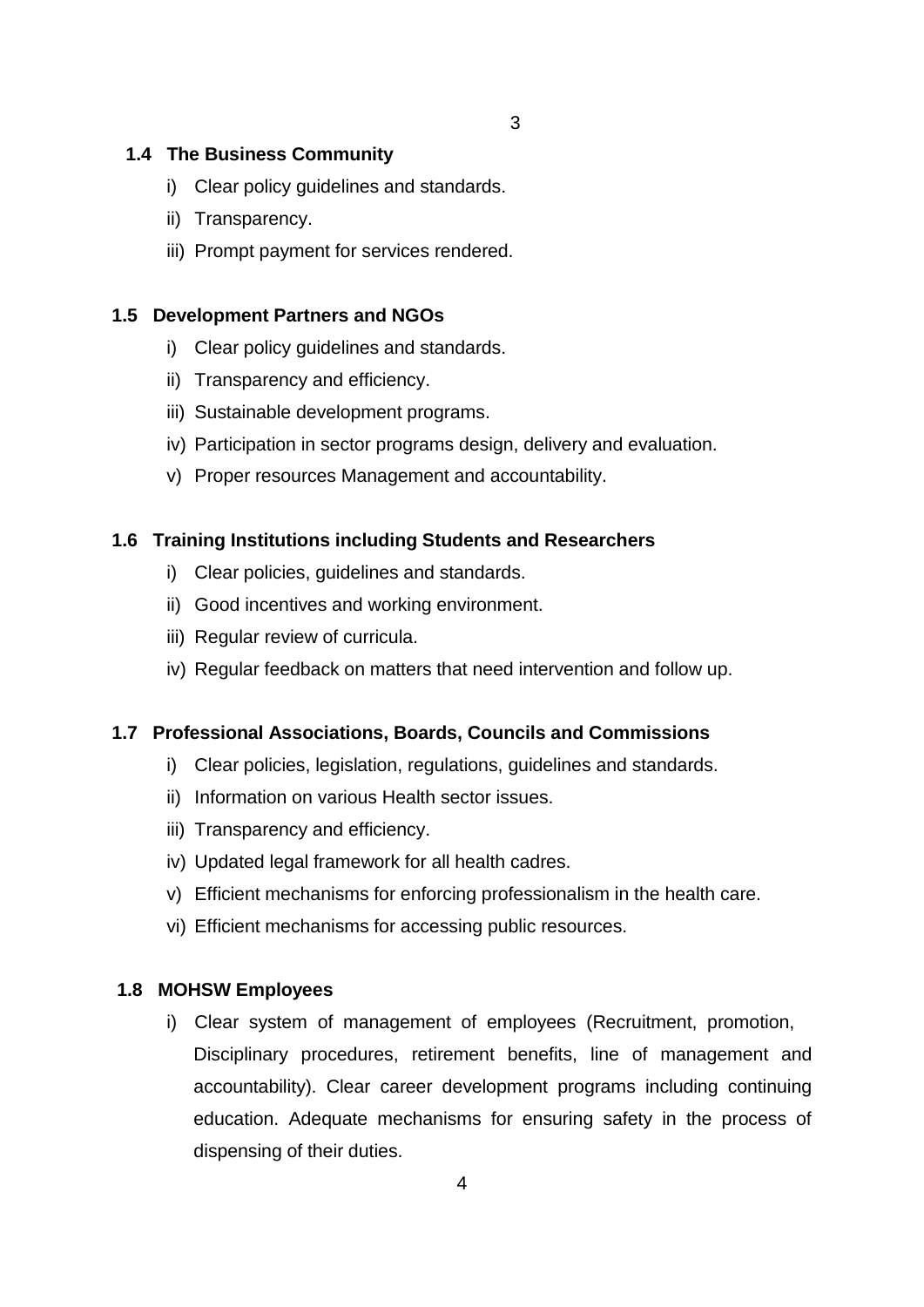- ii) Transparent system for recognizing and rewarding innovations.
- iii) Adequate participation in design and evaluation of health care and social welfare programs. Conducive working environment including working space, tools and equipment. Adequate financial and non-financial incentives.
- iv) Enough information on various Human Resource Development and Welfare issues.

#### **4.0 OUR SET UP AND SERVICES**

In order to address and respond to the expectations, we have been restructured to reflect the need of a reforming Health Sector. We also have defined eight main Key Results areas in the MOHSW's Medium Term Strategic Plan 2009 - 2013 as follows:

- i) Accessible, equitable, cost effective, gender sensitive and corruption free quality health service.
- ii) Appropriate and adequate capacity of MOHSW and its institutions to effectively facilitate delivery of high quality health services to the public.
- iii) Planning and decision making based on Health Management Information System and Research Results.
- iii) Awareness, prevention and control of communicable and noncommunicable disease.
- iv) Promotion of a public-private partnership in financing and delivery of health services.
- v) Resources mobilization and management including financial management and accountability.
- vi) Healthy, clean and safe environmental.
- vii) The Ministry of Health performing core functions.

## **5.0 OUR VISION**

To have a healthy society with improved social wellbeing that will contribute effectively to individual and national development.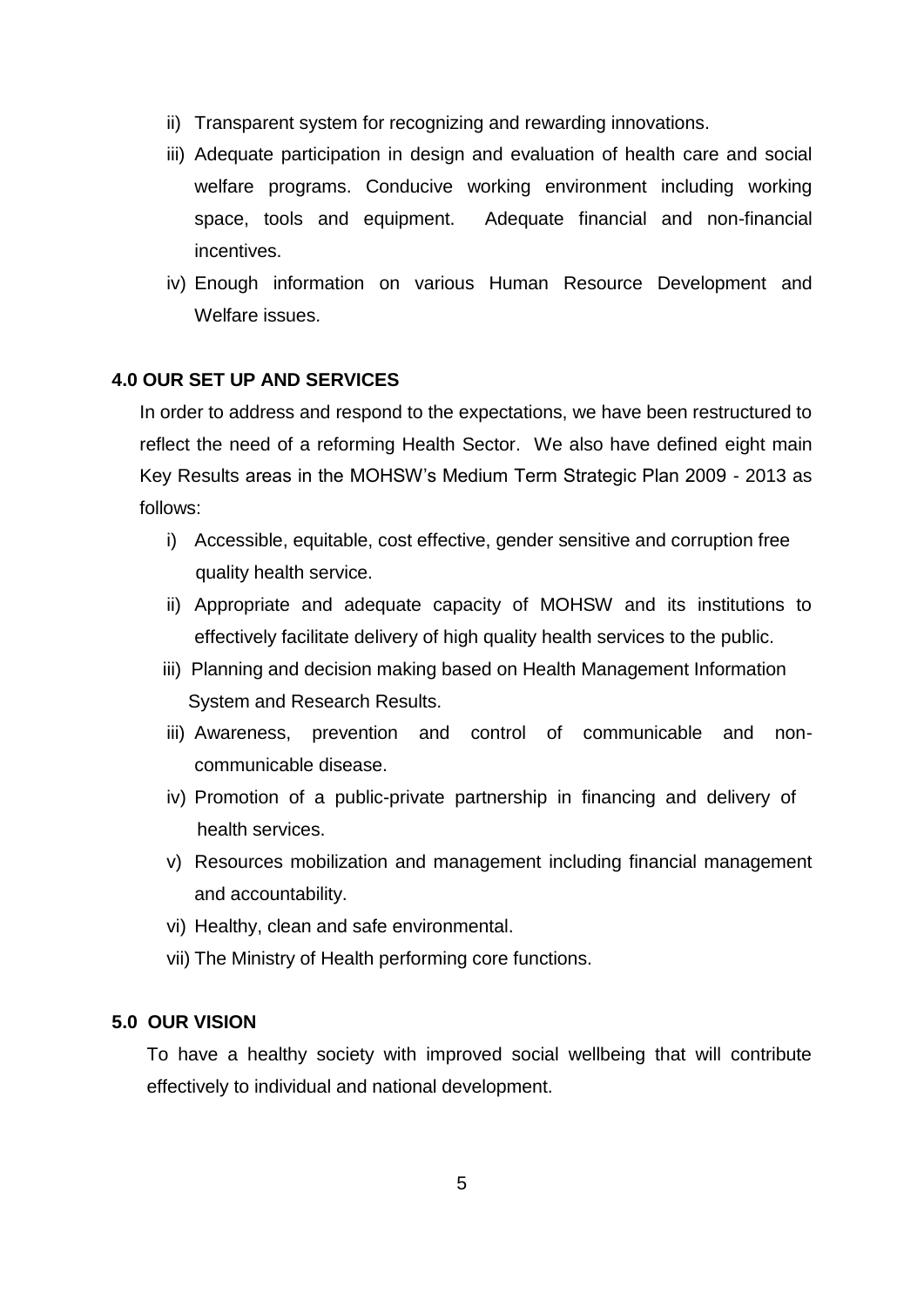#### **6.0 OUR MISSION**

 Committed to facilitate provision of basic health services that are of good quality, equitable, accessible, affordable, sustainable and gender sensitive.

## **7.0 OUR VALUES**

#### **7.1 Equitable service provision**

We will treat our clients equally, regardless of their social, economical and political differences. However, we will, take into account the needs of the Disadvantaged groups when providing our services.

#### **7.2 Moral and Ethical Practices**

MOHSW's staff shall not seek or accept gifts, favours, or inducements, financial or otherwise, in the course of discharging duties. Likewise, we shall not offer gifts, favours or inducements. We shall not use public property or official time for our own private purpose, and we shall not use information acquired in the course of our official duties to gain personal financial or any other advantage.

### **7.3 Professionalism**

We will adhere to professional ethics and conduct and will provide services of the highest professional standard.

#### **7.4 Accountability**

 We will continue to make ourselves accountable for our performance and operations.

#### **7.5 Commitment**

We are committed to ensure that clients are provided with the best services and therefore MOHSW's staff will maintain the highest level of commitment to service delivery.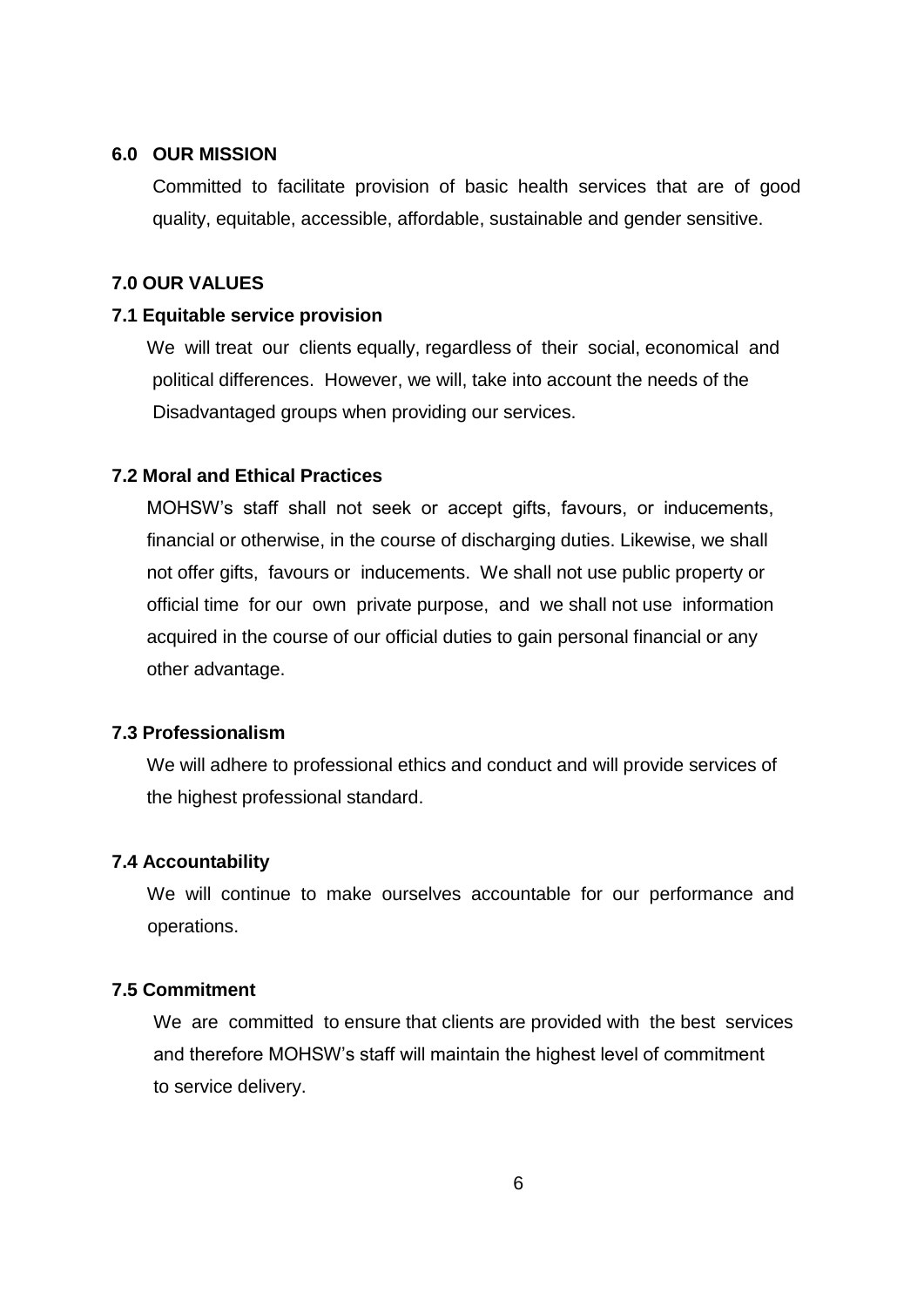#### **8.0 OUR GUARANTEED STANDARDS**

We will strive at all times to continuously improve the standards of services provided to our clients. The benchmark for assessing improvements against the required standards will be based on the following:-

#### **8.1 Quality of Service Standards**

#### **8.1.1 Responsiveness**

- i) We will deal with all emergencies as promptly as possible.
- ii) We will deal with requests promptly, as per set timeframes.

#### **8.1.2 Clarity**

We will provide clear, complete and relevant information to our clients on the type of service requested.

### **8.1.3 Accountability**

We will monitor our performance in accordance with set standards and give feedback.

#### **8.1.4 Appropriateness**

We shall ensure that we provide services that fit for our clients needs.

#### **8.2 Relationship and Responsibilities**

We will maintain good working partnerships and excellent relationships with clients through clear understanding of mutual expectations, rights and responsibilities. We therefore promise to maintain the highest standards possible in respect of the following:

## **8.2.1 Advice**

We will continue to provide consistent, accurate and impartial advice.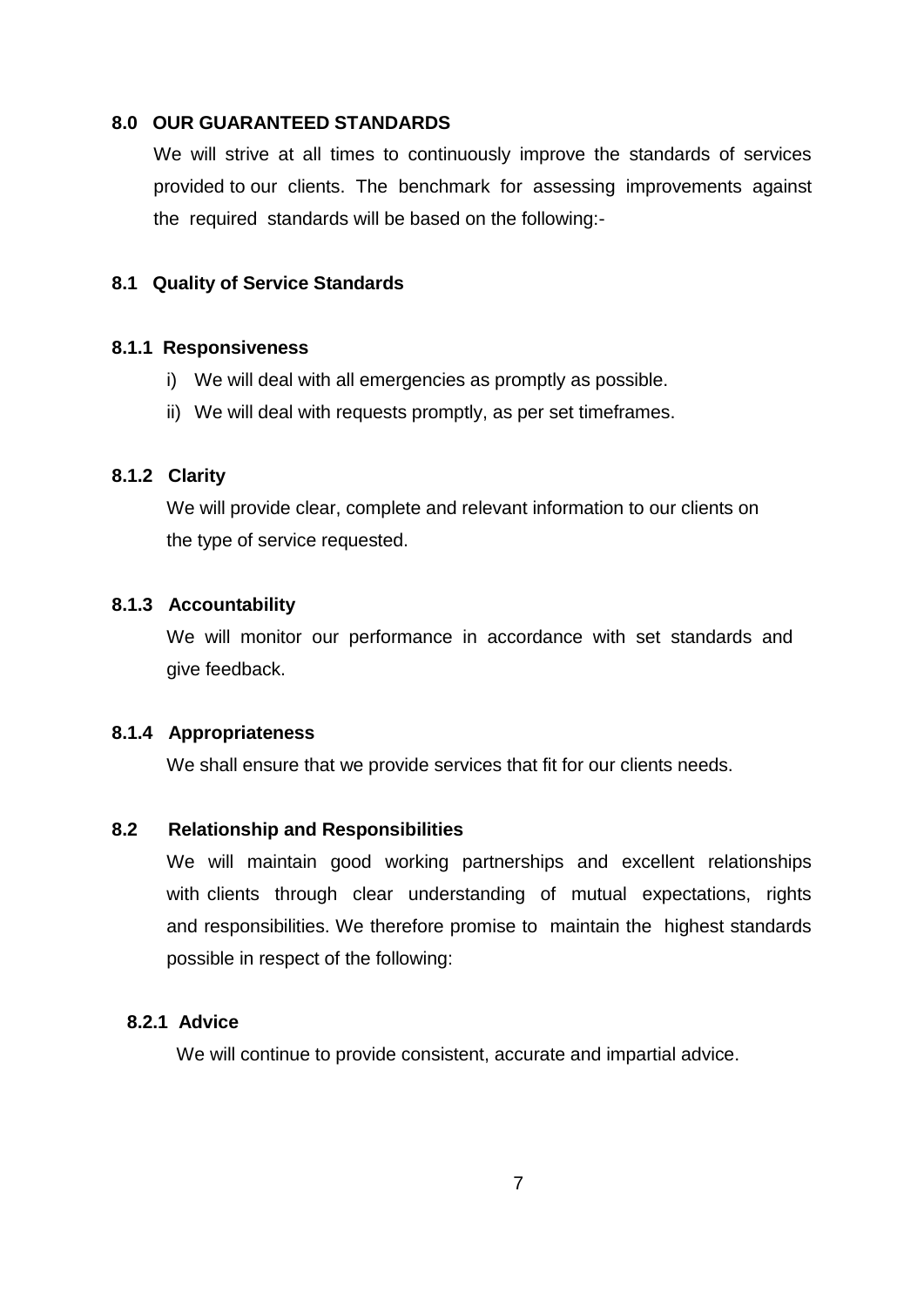#### **8.2.2 Staff Manner**

We will continue to ensure that our staff are competent, friendly, helpful, respectful and sensitive to clients' needs.

## **8.2.3 Public Awareness**

We will regularly inform you on our various services provided.

#### **8.2.3 Guidelines Updated**

 We will regularly develop, update and maintain standards and guidelines for effective delivery of services.

## **8.3 Response Time for Client Contacts**

We will respond to all communication (letters, email, fax and telephone messages) as quickly as possible and always within fourteen working days from the date of receipt.

#### **8.3.1 Response Time for Processing Core Activities**

#### **8.3.2 Disasters/Emergency:**

We will respond to disaster/emergency immediately within 48 hours from the time of receiving information on the incidence.

#### **8.3.3 Registration of Health Professionals**

We commit ourselves to provide registration of Health Professionals within three (3) months for both locally trained personnel those trained abroad.

## **8.3.4 Response to Complaints**

We commit ourselves to respond to complaints within 30 days from the date the complaint is lodged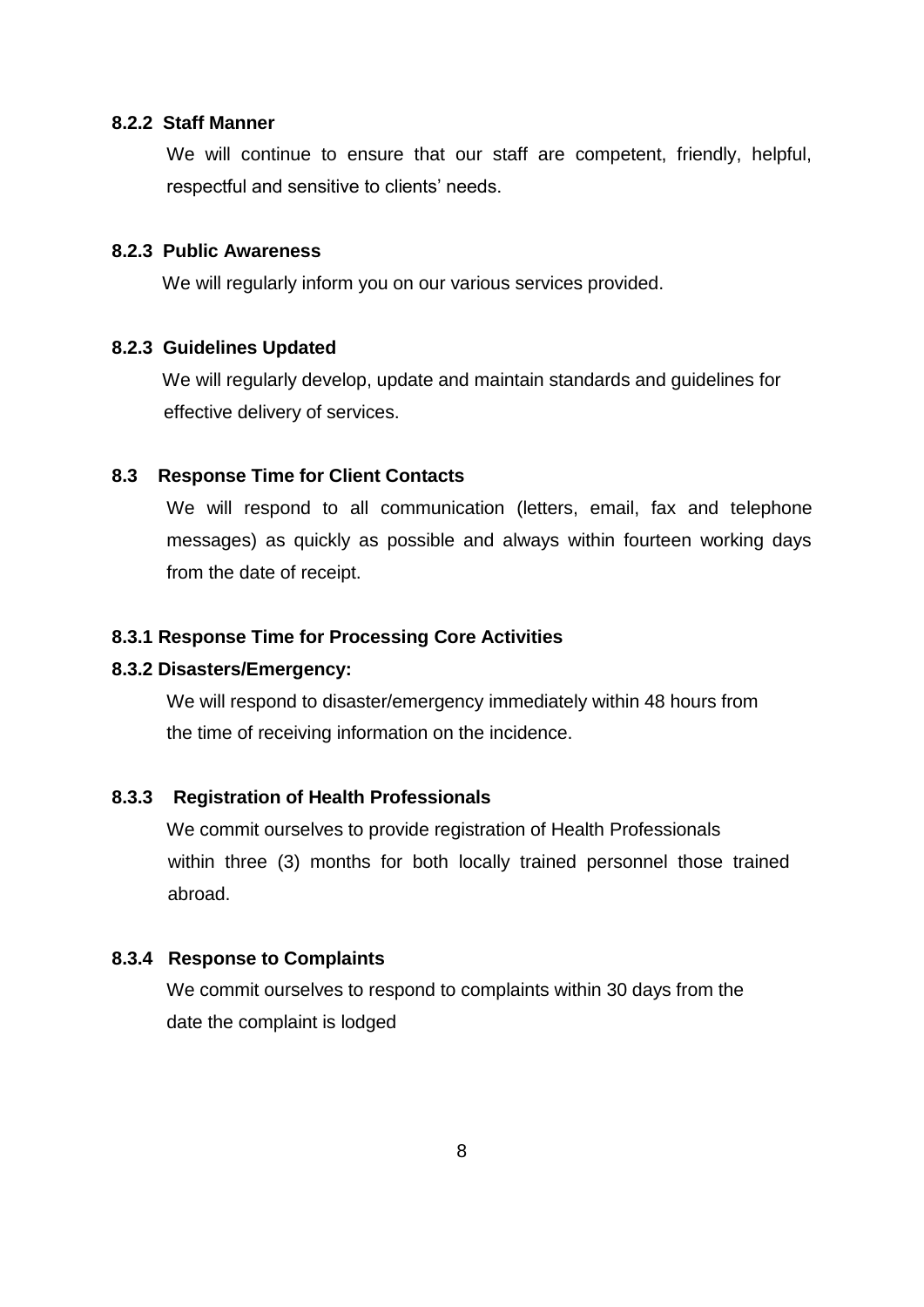#### **8.3.5 License for Private Maternity and Nursing Homes**

We commit ourselves to provide license for private maternity and nursing homes within three (3) months from the date of receipt of application.

## **8.3.6 List of Academic Entrants:**

We commit ourselves to release the list of selected academic entrants within 3 months after the deadline of applications.

#### **8.3.7 Certificates:**

We commit ourselves to issue academic certificates within two months after examination results.

#### **8.3.7.1 Scholarships**

We commit ourselves to provide information on scholarship ward by August of every year.

#### **8.3.8 Joining Instructions to Training Institution**

We commit ourselves to provide joining Instructions to selected candidates within one month prior course commencement.

#### **8.3.9 Student Academic and disciplinary Appeals**

We commit ourselves to deal with students' academic and disciplinary appeals within 2 weeks upon receipt of appropriate and relevant documents.

## **8.3.10 Disbursement of Funds to Institutions:**

We commit ourselves to disburse funds to the institutions within 5 working days from the date of receipt of Warrant of Fund.

#### **8.3.11 Health Messages**

We commit ourselves to provide early warning signs on epidemics and environmental health hazards through health promotion within 3 days from the date of receipt of information.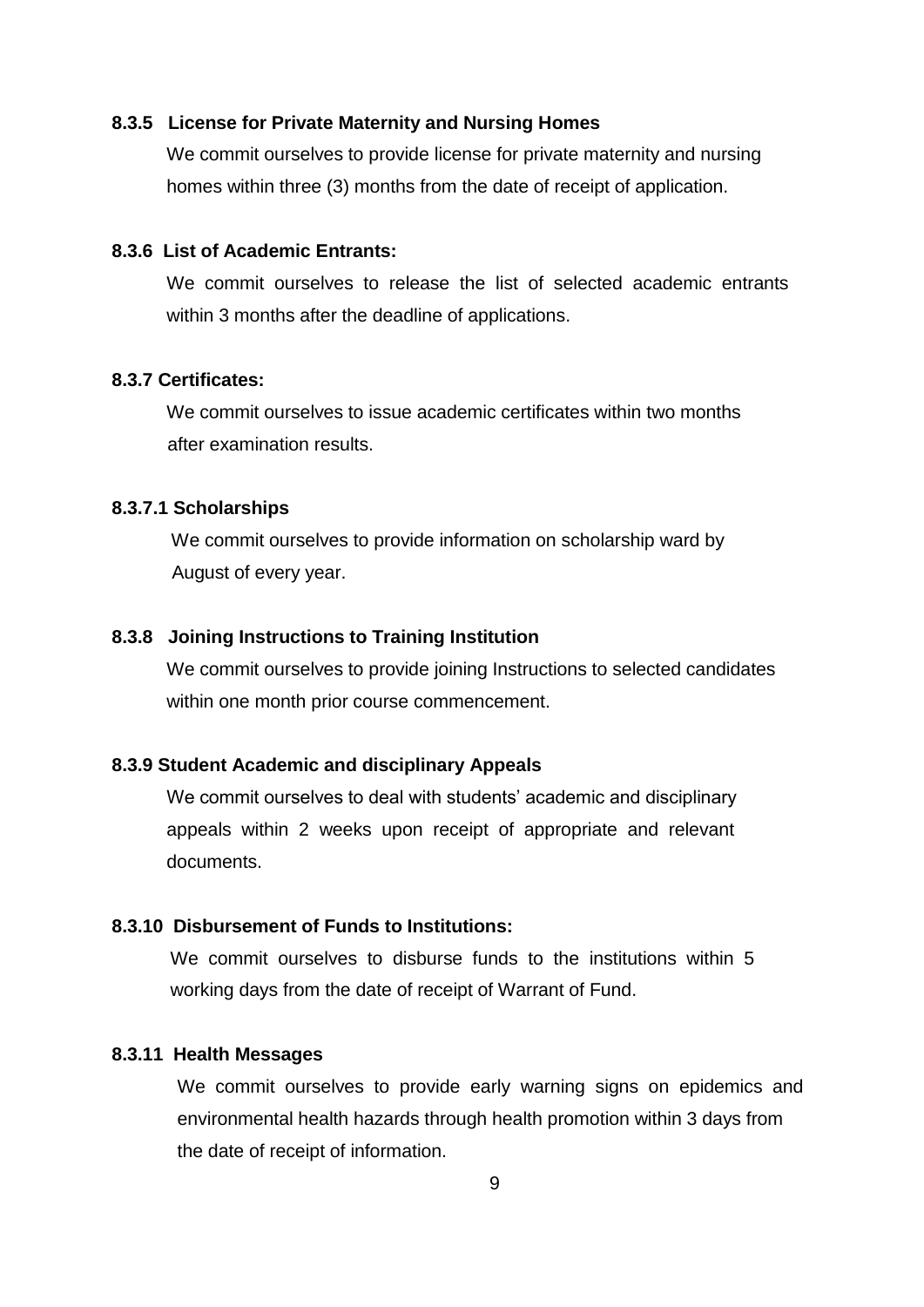#### **8.3.12 Processing Requests**

We commit ourselves to process requests of essential equipment, instruments and drugs including vaccines within 5 days upon reception of the request.

## **8.3.13 Processing of Referral of Patients Abroad**

We commit ourselves to process and approve referrals of patients abroad within four weeks with exception to emergency cases.

#### **8.3.14 Maintenance of Medical Equipment**

We commit ourselves to process requests for maintenance of medical equipment within 2 weeks from receipt of requests.

## **8.3.15 Registration of Health Facilities**

We commit ourselves to provide registration of health facilities within three months from the date of receipt of applications.

#### **8.3.16 Application for VAT Exemptions**

We commit ourselves to process applications for VAT exemptions within 3 days from the date of receipt of applications.

## **8.3.17 Work Permits**

We commit ourselves to process applications for work permits for foreigners within 45 days from the date of receipt of application.

## **8.3.18 License for Children's Homes**

 We commit ourselves to process application for children's home license within 30 working days.

## **8.3.19 Registration of Day Care Centres**

We commit ourselves to process application for registration of day care centre within 30 working days.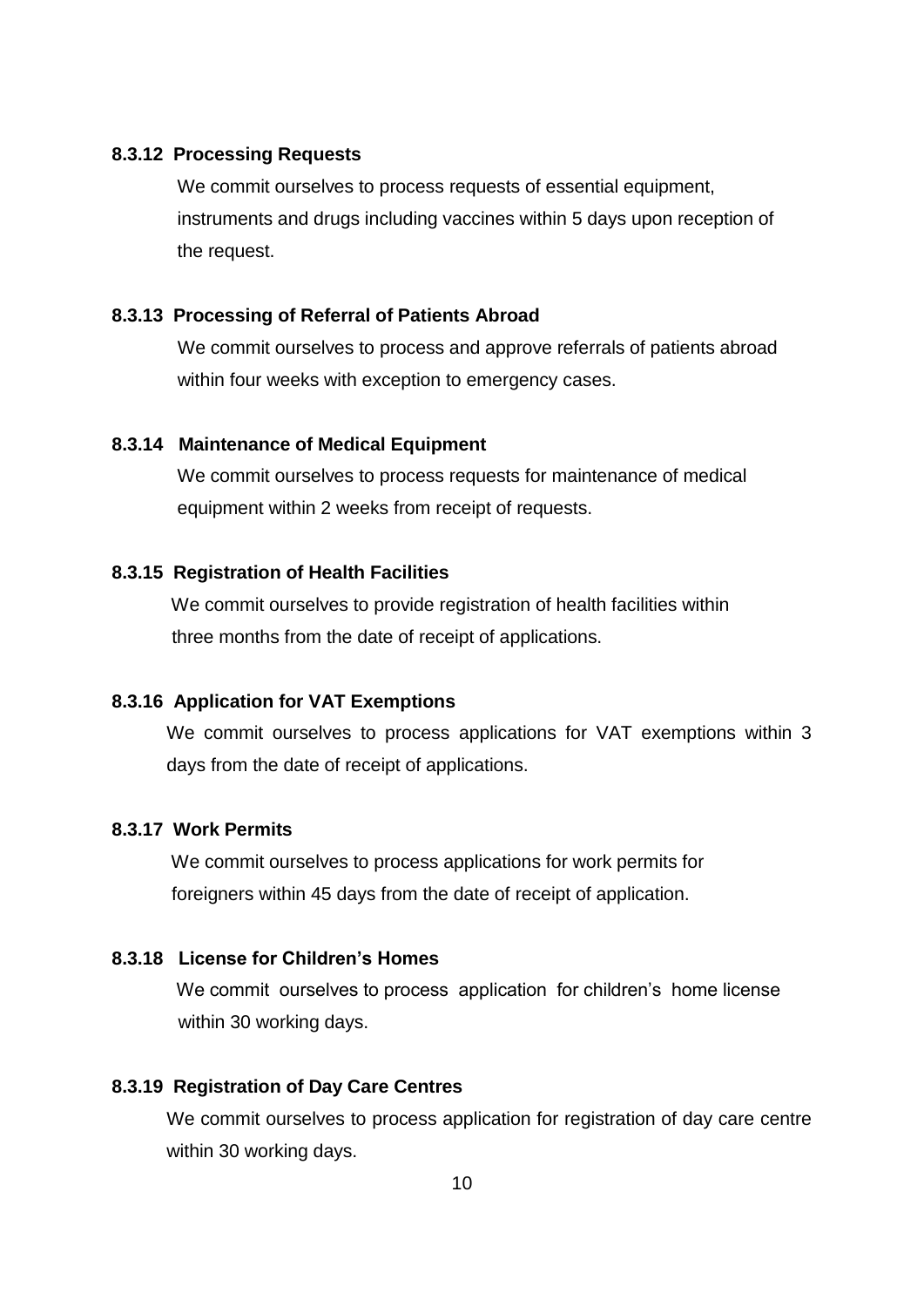#### **8.3.20 Adoption Permits**

We commit ourselves to process application of adoption permits within 30 days.

#### **8.3.21 Telephone Service**

We commit ourselves to respond promptly to outside and inside telephone calls. We promise to interact diplomatically and value others through effective communication.

#### **8.3.22 Appointments**

We commit ourselves that all appointments will take place within the appointment time.

## **9.0 CLIENTS RIGHTS AND OBLIGATIONS**

We have attempted in this charter to set out our service promises in respect of what we believe clients have a right to expect in terms of standards of service delivery. We believe that clients' rights extend to the following:

#### **9.1 Rights to information**

We will readily avail information pertaining to services provided to our clients, and we shall put in place mechanisms to ensure availability of such information. In addition clients have the right to:

- i) Review and appeal in accordance with established procedures;
- ii) Lodge complaints;
- iii) Privacy and confidentiality;
- iv) Access in arriving at solutions or recommendations to address problems; and
- v) Be treated with respect.

#### **9.2 Obligations**

In order to help us to deliver good services and maintain ongoing relationship the following obligations should be observed to: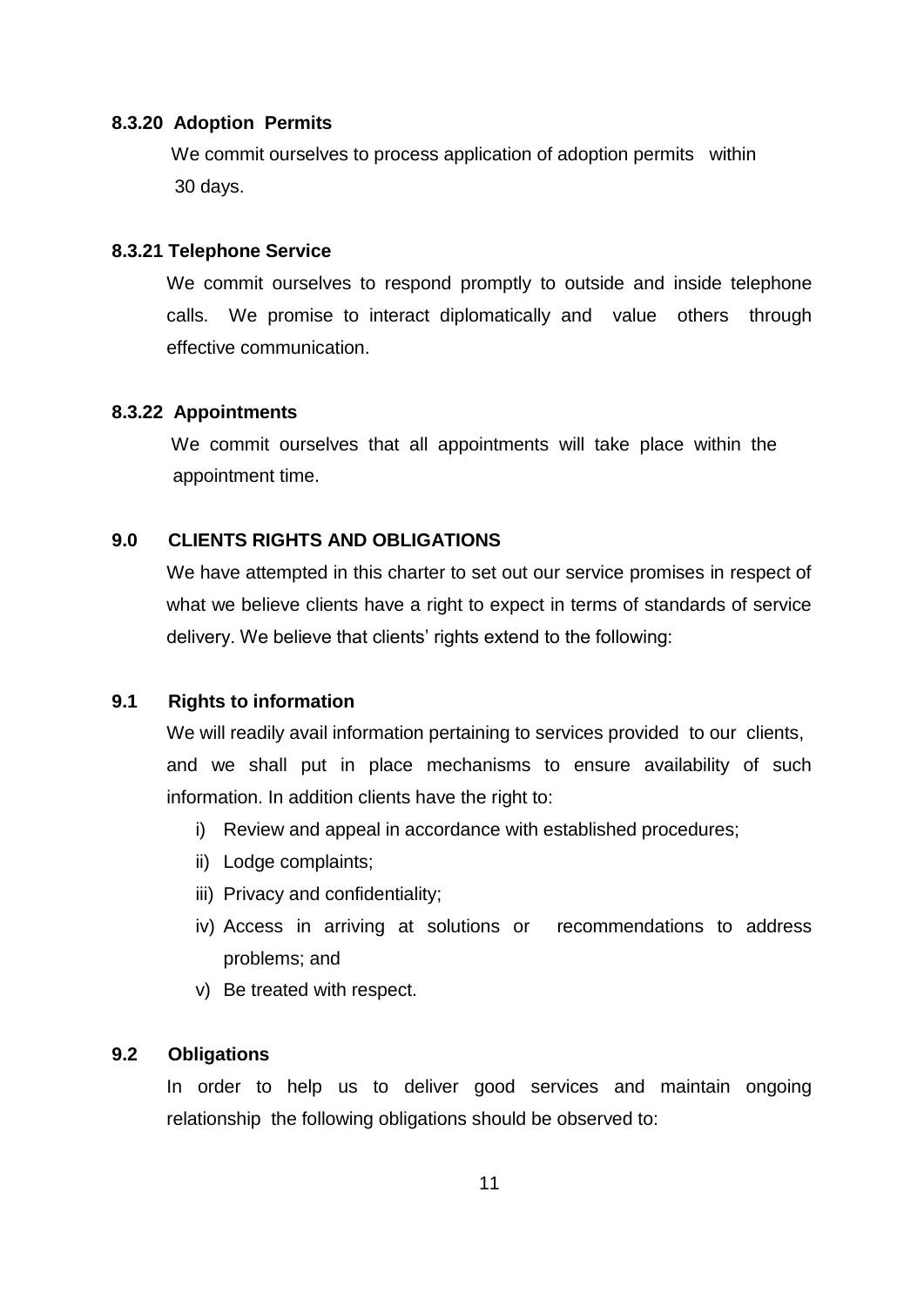- i) Treat our staff with courtesy;
- ii) Not offer gifts, favours or inducements to our staff, or to solicit the same;
- iii) Attend schedule appointments punctually;
- iv) Respond to requests for information by us thoroughly and timely;
- v) Abide with the legal requirement, which make you eligible for services sought; and
- vi) Comply to codes of conduct and behavior

## **10.0 WHERE TO LODGE COMPLAINTS**

Complaints may be lodged direct through direct submission the office, postal address, telephone, suggestion box, fax, or e-mail by contacting the following:

**The Permanent Secretary, Ministry of Health and Social Welfare, Samora Avenue/Mirambo Street P.O. Box 9083, Telephone: (+255) 022 2122194 Dar es Salaam. Fax :( +255) 022 2131365 United Republic of Tanzania E-mail: info@moh.go.tz**

We are open to the public from 0730hrs to 1530hrs, Monday to Friday, but not on public holidays.

## **11.0 HOW TO GIVE FEEDBACK ABOUT THIS CHARTER**

Comments and suggestions should be sent to the following address:

**The Permanent Secretary,** 

**Ministry of Health and Social Welfare,** 

| P.O. Box 9083, | Telephone: (+255) 022 2122194 |
|----------------|-------------------------------|
| Dar es Salaam. | Fax: (+255) 022 2131365       |

**For attention: Director of Administration and Human Resources Management E-mail: info@moh.go.tz**